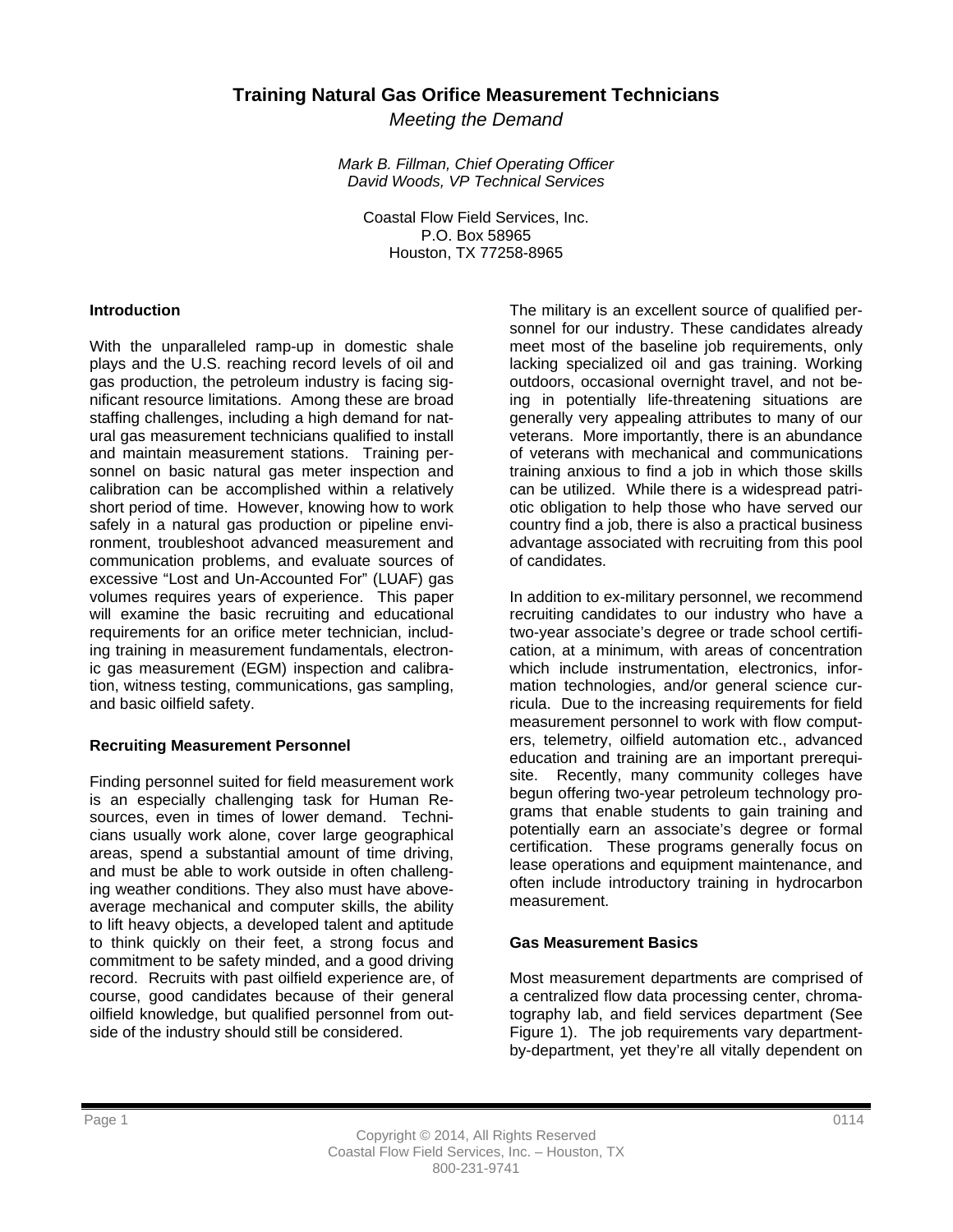one another and have naturally overlapping responsibilities. While it takes years to become an expert in any one functional area, it's essential that all groups are familiar with common measurement industry concepts, terms, and definitions. As a result, training all new employees in gas measurement must begin with an introduction to petroleum industry fundamentals and the language unique to our industry, including an overview of the principles and standards to which we adhere...such as those from the American Gas Association (AGA) American Petroleum Institute (API), Gas Processor Association (GPA), etc. See the Glossary of Terms below for definitions of some common industry measurement terms.



Figure 1: Integrated Measurement Model

While gas measurement can involve somewhat complex math and science, the function of an orifice meter station is mechanically fairly simple. It consists of primary and secondary devices, with or without communications, and has essentially no moving parts (See Figure 2). The primary device is a straight section of pipe (known as a meter run) machined to strict tolerances for length, smoothness, roundness, etc., and which contains a fitting that permits an orifice plate to be installed concentrically and perpendicular to the pipe. When a gas stream passes through the orifice a pressure drop is created which is measured in inches of water. The secondary device, for purposes of EGM, measures the flowing gas temperature, absolute pressure, and differential pressure across the orifice plate, and then calculates a raw volume based on these flowing conditions. To avoid altering the developed flow profile,

the thermowell, where the flowing temperature is sensed, is generally installed in the downstream section of the meter run along with a sample probe.



Figure 2: Orifice Meter Station

The field technician, at a minimum, must be able to oversee the installation of a meter station according to industry standards (e.g., AGA Committee Report No. 3, Part 2); configure the flow computer with the characteristics and calculation requirements specified by contract and/or company policy; verify and adjust the calibration of the transducers measuring flowing pressure, differential pressure, and temperature; obtain a representative gas sample and conduct gas quality tests; and document these test and sample procedures for the central processing center. An overview of the basic field service training requirements of a measurement technician follows.

EGM Orifice Meter Installation and Configuration: Many sources of measurement error can be avoided by following proper industry standards and practices for the installation of orifice measurement stations. AGA Committee Report No. 3, Part No. 2, outlines the design, installation, and operation of measurement stations. When adhered to, this standard provides for minimum measurement uncertainty as long as operational conditions don't adversely impact or interfere with measurement and routine maintenance is provided. Accordingly. measurement technicians should be trained to verify that a meter station meets the applicable design standards, supervise the meter installation, and program the flow computer to calculate volumes according to company policy. Additional tasks which a measurement technician should be trained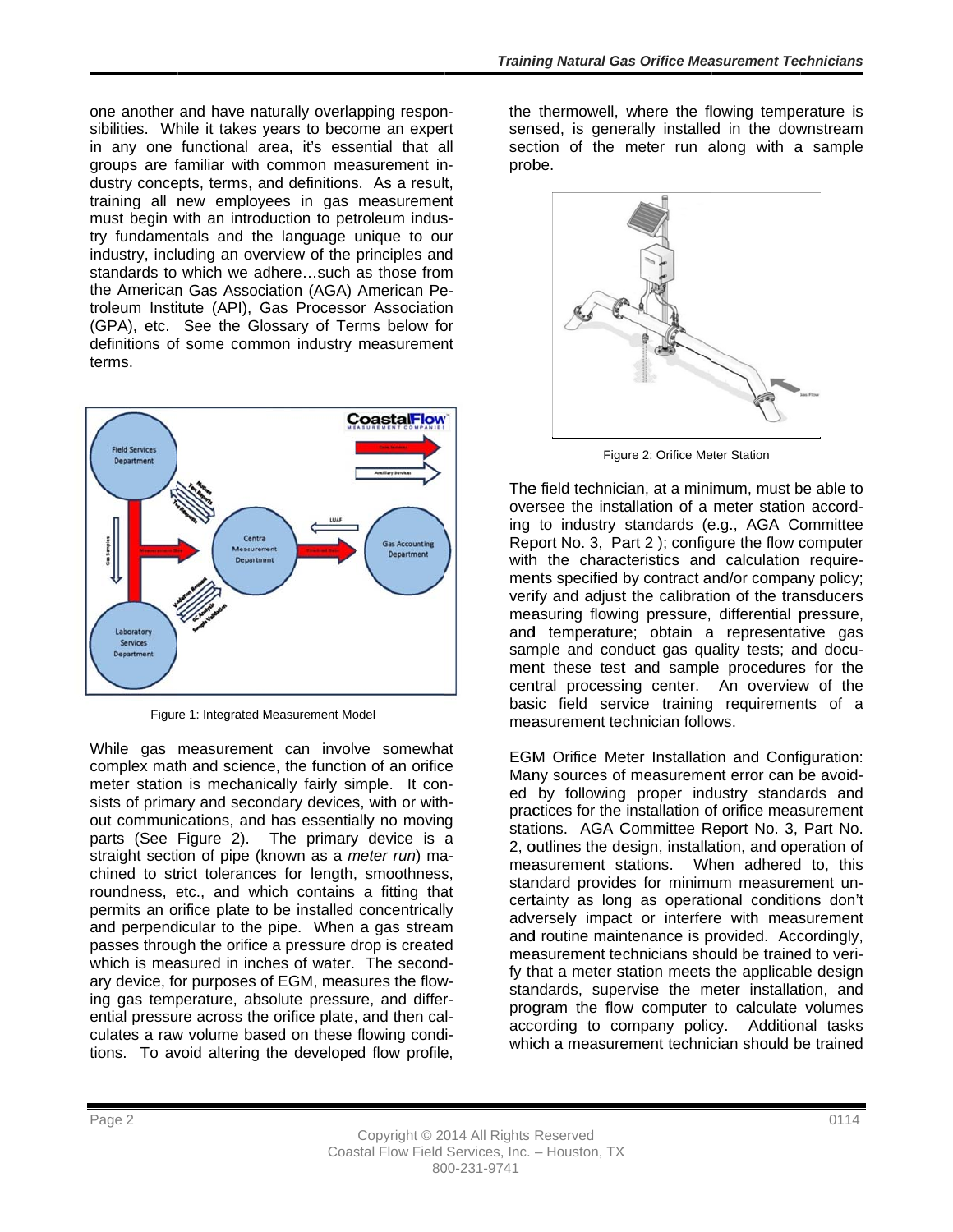to perform upon initial installation of the measurement station include:

- $\triangleright$  Verify the meter station and orifice plate are not installed backwards;
- $\triangleright$  Select a proper seal ring for the orifice plate;
- $\triangleright$  Verify the meter run is installed with the flange taps on top of the fitting in a vertical position…if operationally possible;
- $\triangleright$  Make sure that the gauge lines connecting the primary device to the secondary device have no liquid traps or contribute to gauge line error;
- $\triangleright$  Test for leaks in all connections and fittings;
- $\triangleright$  Initiate new service without over-ranging the measurement equipment;
- $\triangleright$  Verify that high-frequency pulsation is not causing adverse measurement conditions and inaccuracies; and
- $\triangleright$  Obtain a representative gas sample as soon as possible for laboratory analysis.

EGM Orifice Meter Inspection and Calibration: Orifice meters are very seldom "proved" while under flowing conditions. Typically, they are taken out of service and the technician uses test equipment with certified standards to verify that the differential transducer, pressure transducer, and temperature element are calibrated according to acceptable tolerances for error and transmitting equivalent values to the flow computer. When testing indicates that the equipment is out of calibration, the technician must be trained to re-calibrate the device to the manufacturer's specifications using calibration devices traceable to industry accepted standards, usually those from the National Institute of Standards and Technology (NIST).

While AGA Committee Report No. 3, Parts 1-4, provide the standards for producing accurate and accountable measurement results, these standards do not provide measurement policy or standard operating procedures (SOPs), all of which are necessary components of a functional, cost-effective measurement operation. Most companies in the U.S. recognize and implement the testing and calibration requirements developed for EGM according to API Chapter 21.1.8 and Chapter 22.2. Accordingly, technicians must be knowledgeable about these standards regardless of whether more or less stringent testing procedures are required by specific company policies.

Additional meter technician responsibilities may include conducting gas quality tests for water vapor content,  $H_2S$ ,  $CO_2$ , etc.; inspecting the meter station and orifice plate; verifying the meter's volume and energy calculations; determining flow error due to calibration; and preparing a meter inspection and calibration report.

Obtaining a Representative Gas Sample: Natural gas sampling is a critical link in the chain of events that is necessary to produce accurate and accountable gas measurement and analytical results. Measurement technicians must be trained to obtain natural gas samples using GPA and API approved techniques for "spot" and/or "composite" sampling. To obtain samples representative of the gas stream at the time of a test, precautions should be taken, including the following:

- $\triangleright$  The sample cylinder must be free of any impurities that might contaminate the gas sample;
- $\triangleright$  The sample cylinder should be adequately purged before capturing a sample;
- $\triangleright$  The sample should be taken with a sample probe which is installed vertically in the center-third of the pipeline;
- $\triangleright$  The sample valve should be opened and purged to clear any debris before a sample cylinder is connected so that the sample is not contaminated; and
- $\triangleright$  The sample cylinder needs to be maintained at a higher temperature than the pipeline to prevent issues with liquid condensation during the purge process for both spot and composite samples, and during the entire sampling process for spot samples.

After samples are obtained in the field, they are transported to the analytical laboratory by a variety of means. Because gas samples are classified as hazardous materials, the Department of Transportation (DOT) regulates their transportation. Technicians who handle hazardous materials to any degree must be trained and very familiar with DOT regulations for such samples.

Documentation: Many technicians still complete hardcopy meter inspection and calibration reports and then distribute the results to the data validation and editing center. However, more advanced technologies are available in today's measurement world which permits test report data to be electron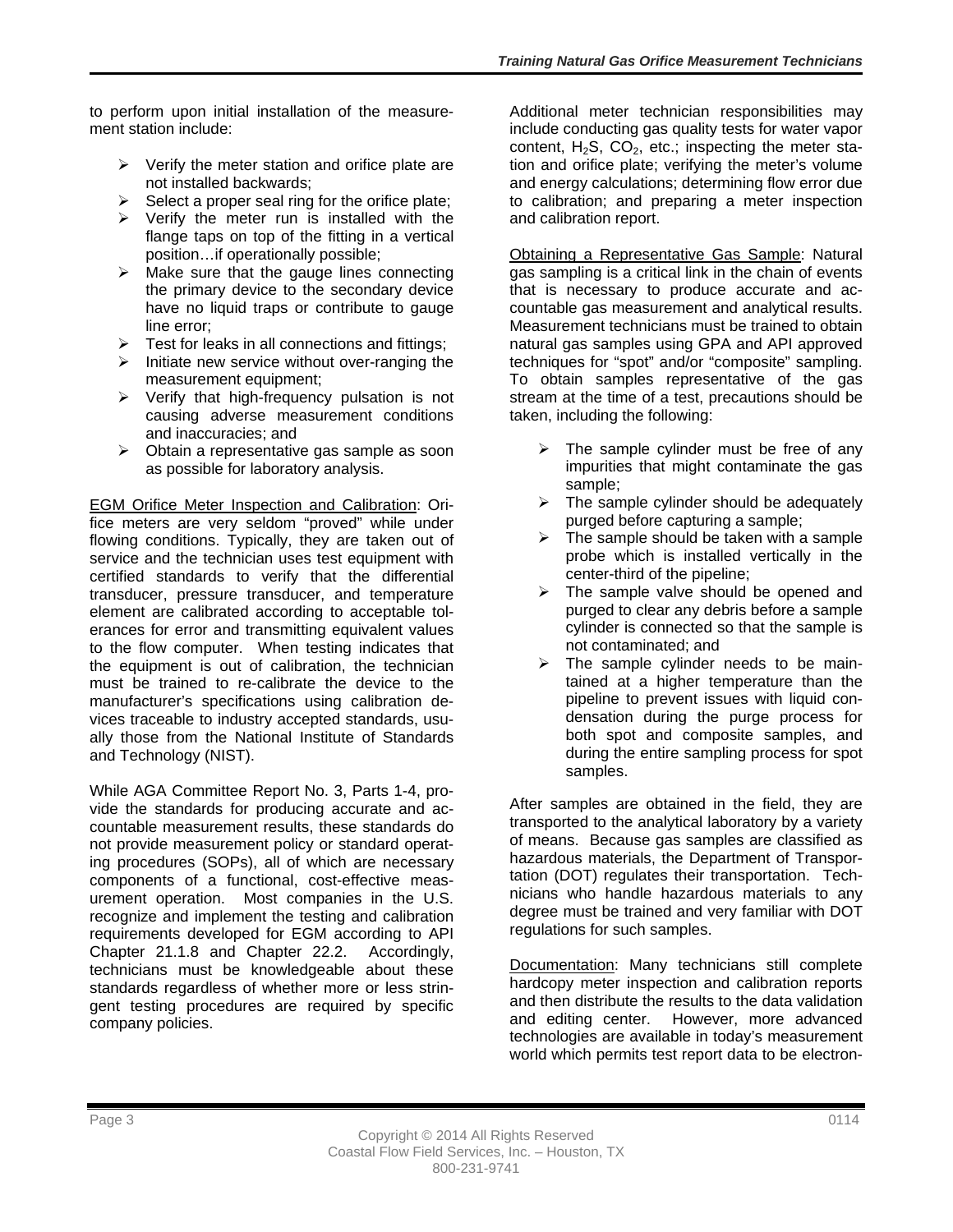ically uploaded directly into the central measurement software system. This seamless integration of measurement functionality allows for the autovalidation of meter characteristics, auto-calculation of flow error due to calibration error, more accurate editing, and faster data processing. As a result, the technician must be adept at using computers, transferring files, and managing data. See Figure 3 for an example of a typical electronically-prepared meter inspection and calibration report.

| Teater                                                                    | Performed: August17, 2013 10:44<br><b>Winesa</b> |                                                |                                             |                          |
|---------------------------------------------------------------------------|--------------------------------------------------|------------------------------------------------|---------------------------------------------|--------------------------|
| Denvis Sending<br>Customer SOUTH ENERGY                                   |                                                  |                                                |                                             |                          |
| Location SOUTH CAI 10"                                                    |                                                  | County swith CFN No. 400654650-064<br>Pipi No. |                                             |                          |
|                                                                           |                                                  |                                                |                                             |                          |
| Tap Orientation: Vertice Rotation: Cofice Fitting: Serior<br>Model: 6413  |                                                  |                                                |                                             |                          |
| Tube LD.: 7.081 Drifton Size: 3.500                                       |                                                  | Tap Type: Flange                               | State Location: Upstream                    |                          |
| Time Lag:<br>Pen Arc:                                                     | Friction Test:                                   |                                                | Leak Test Yes                               |                          |
| FLOW CONDITIONS                                                           | <b>State Reading In</b>                          |                                                | <b>SP CALIBRATION</b>                       |                          |
| As Left<br>As Found                                                       | <b>PSA 14.65</b>                                 |                                                |                                             |                          |
| $-4666$ $-$<br>38.11 *<br>Differential                                    | <b>Elected</b>                                   | Found                                          | <b>un</b>                                   | Flow Rate Emar           |
| 91130 单<br><b>Static</b><br>$000.58$ $\overline{a}$                       | 0.00<br>888.50                                   | 14.69<br>909.30                                | 11.63<br><b>IACK 20</b>                     | $-0.074$<br>0.00%        |
| 81.80 FF<br>81.70 °F<br>Temperature                                       |                                                  |                                                |                                             |                          |
| Flow RateMd/D<br>16,602.24<br>15,001.03                                   | Final Span NO                                    |                                                | Reset Zep NO                                |                          |
| FIELD INALYSIS                                                            | <b>D P CALIBRATION</b>                           |                                                |                                             |                          |
| LBS/MMCF<br>Water Vapor                                                   | fillenderd<br>Reset NPO F                        | Found<br>$-3.07$                               | <b>ART</b><br>0.00                          | Flow Rate Eins:          |
| H <sub>2</sub> S<br><b>PPM</b>                                            | ResetAP D                                        | $-0.01$                                        |                                             |                          |
| $\infty$<br>×                                                             | 5.00<br>125.00                                   | $-0.01$<br>125.04                              | $\Delta$ Off<br>13.04                       | $-0.01$ %                |
|                                                                           | 20.00                                            | 249.96                                         | 24.96                                       | $-0.02\%$                |
| Gae Sample []<br>Sottle No                                                | 20.00                                            | 200.01                                         | 20.01                                       | $-0.01 + $               |
|                                                                           | 50.00<br>10.00                                   | 50.02<br>50(2)                                 | 6.02<br>30.03                               | $-0.04$ %<br>$-0.06$ %   |
|                                                                           | 5.00                                             | $-2.06$                                        | $-2.06$                                     |                          |
| <b>ORIFICE PLATE</b><br>Plate Inspected: [ Plate Clean [1] Edge Sharp [1] | 5.00                                             | 0.00                                           | 3.00                                        |                          |
| Smooth [4] Surface Flat [4]                                               |                                                  |                                                |                                             |                          |
| Eisevel [3]<br><b>Develod DS (1)</b>                                      |                                                  |                                                |                                             |                          |
| <b>Dowell</b><br>Noted []                                                 |                                                  | <b>Reset Span No</b>                           | Resetlers Yes                               |                          |
| Seal Ring Demaped - Replaced                                              | <b>Sheyhard</b>                                  |                                                | TEMP CALIBRATON<br>talt.                    |                          |
| Plate Changed: [] Plate Size Left                                         | #1 70                                            | Found<br>\$1.70                                | # 70                                        | Flow Rate Ethor<br>0.005 |
| New Seta Ratio:                                                           |                                                  |                                                |                                             |                          |
|                                                                           | Reset Span NO                                    |                                                | Reset (arg. No.                             |                          |
|                                                                           |                                                  | CALCULATION VERIFICATION                       |                                             | <b>Flow Error</b>        |
| Calculation Method __ AGAN-1992<br>Almos, Press.                          | 1485                                             |                                                | FPV Method AGANDrow2<br>Measured HV: 104548 | Due To                   |
| <b>Check Newspame</b><br>Different<br><b>Volume:</b><br>17580.50          | Pressure Base _______14730                       |                                                | Specific Gravity 0.612                      | Calibration              |
| % Differ<br>Comperhent 17506.51                                           | Contract Hour. _____ 0900                        |                                                | N2 041                                      | $-0.04$ %                |
|                                                                           | Zero Cut-of: 0.25                                |                                                | $002 - 1.71$                                |                          |
| Yesterday Vol.                                                            |                                                  |                                                |                                             |                          |

Figure 3: Calibration and Test Report

### **Witness Meter Inspection and Calibration**

Witness testing, a traditional provision of most gas sales contracts, allows a representative of a nonmeasuring party to witness the inspection, calibration, and gas sampling procedures performed at the custody transfer point by the measuring party. As a result, the witness technician must be trained to verify and document that these procedures are properly conducted within the provisions of the gas sales contract. This is an essential check and balance between buyers and sellers of natural gas which

requires professional courtesy and respect between the parties.

#### **Communications**

Due to the expansion of wellhead automation within the developing *digital oilfield*, measurement stations are increasingly equipped with advanced communications for automated Remote Data Retrieval (RDR) or Supervisory Control and Data Acquisition (SCADA). As a result, technicians must have basic knowledge of communications to be able to fully execute their day-to-day responsibilities. Most RDR and SCADA systems are designed to perform collection of measurement data for downstream data management. Currently, missing data resulting from failed communications is one of the most common and persistent problems in measurement. Technicians must be trained to troubleshoot basic communication problems...and to perform manual data collection from flow computers and similar devices whenever communications problems arise, to eliminate the need to estimate missing flow data.

### **Basic Oilfield Safety**

With the oil and gas industry booming in many regions throughout the U.S., especially with the phenomenal growth associated with the major shale plays, our industry is hiring and training thousands of new employees every year. With large numbers of inexperienced personnel joining our ranks, the need for safety training is at an all-time high. The following are just a few of the important guidelines and reminders to help keep the oilfield safe for everyone:

- The roadways throughout the oilfields are filled with heavy traffic and dangerous conditions so it's imperative to drive safely, obey traffic signs, always wear a seat belt, and not use cell phones while behind the wheel to talk, text, or e-mail;
- > Enter hazardous areas (e.g., drilling, production, or pipeline locations) with caution. Locate a wind sock or flag and know which direction should be used for evacuation in case of an emergency;
- Watch your step; lots of accidents occur as  $\blacktriangleright$ the result of simply tripping, stumbling, or slipping;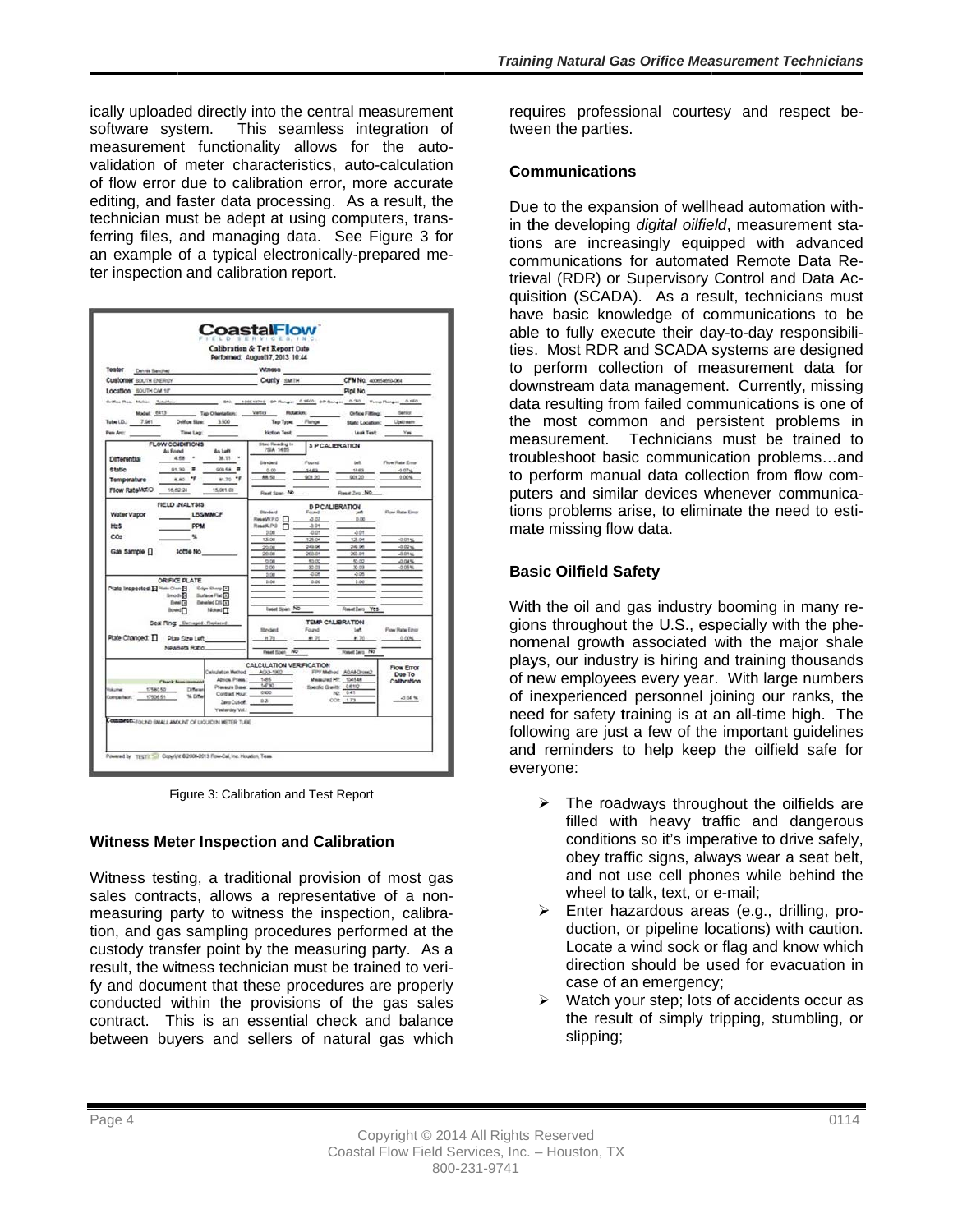- Utilize proper "Lockout/Tagout" of pressure isolation points (valves), if required; be aware of and avoid the hazards associated with pressurized gas:
- $\triangleright$  Use the right tools for the job;
- $\triangleright$  Wear proper clothing and safety apparel; and
- $\triangleright$  Make safety a lifestyle, not a job.

There are no shortcuts when it comes to safety and these reminders are just some of the guidelines which must be part of the daily routine to stay safe at work and home.

# **Closing**

In order to produce accurate and accountable natural gas measurement results, technicians responsible for maintaining the physical equipment and executing the SOPs in the field must be thoroughly trained and equipped to perform these basic duties in accordance with company policies, legal contracts, as well as local, state, and federal regulations. On average, it takes approximately one year to train a technician to work independently in basic orifice measurement. During that time, the technician should be closely mentored by a senior-level measurement specialist until requisite measurement skills, including work safety, can be certified by management.

Most companies provide in-house measurement training according to specific company policies and/or use third-party service companies. However, specialized training by equipment manufacturers is also widely available and serves as an excellent source of advanced measurement and communications training...especially for those technicians who demonstrate an aptitude for the technology and embrace greater challenges. In addition, many industry organizations and associations sponsor well respected hydrocarbon measurement schools and trade shows which are available throughout the United States, with most offering advanced education in all aspects of measurement. These associations provide excellent, low-cost resources for ongoing training in leading technologies that continue to both challenge and improve our industry.

Hydrocarbon measurement is the primary cash register for an industry that generates over one trillion dollars annually for our economy and it offers some of the most stable jobs available in the oilfield. Fulfilling the demand for candidates who meet the basic

requirements of an orifice measurement technician continues to be a challenge, but this also provides an excellent opportunity for applicants who possess a strong work ethic and willingness to learn a job skill that, literally, counts.

*"Training is everything. The peach was once a bitter almond; cauliflower is nothing but cabbage with a college education." ~ Mark Twain* 

## **Glossary of Terms**

Absolute Pressure: Pressure above that of a perfect-vacuum; the sum of gauge and atmospheric pressure (designated by psia).

Atmospheric Pressure: Force per unit area created by the weight of Earth's atmosphere; atmospheric pressure at sea level is 14.696 pounds per square inch.

Beta Ratio: The measured bore diameter of an orifice plate divided by the internal diameter of the meter tube; this ratio should be in the range of 0.20 to 0.60 for minimum uncertainty in measurement.

Contract Hour: The time designated by a gas sales contract for the beginning of a new twenty-four hour measurement period.

Full Stream: Well stream gas that has not had separable liquids removed, such as water, oil, and condensates; when full stream gas is measured through an orifice meter, excessive error can be introduced.

Gauge Pressure: Measurement of the amount that the pressure is greater than atmospheric pressure. (designated by psig).

Pressure Base: Standard used for determination of gas volumes; volumes are measured at operating pressure and then converted to the appropriate base pressure volumes. Generally, the base pressure value is defined by a legal document for the state in which the gas is produced.

Primary Element: Describes the basic type of flow meter used in gas measurement, including orifice, Coriolis, and ultrasonic; for an orifice type of element, the primary device consists of the meter tube, orifice fitting, and orifice plate.